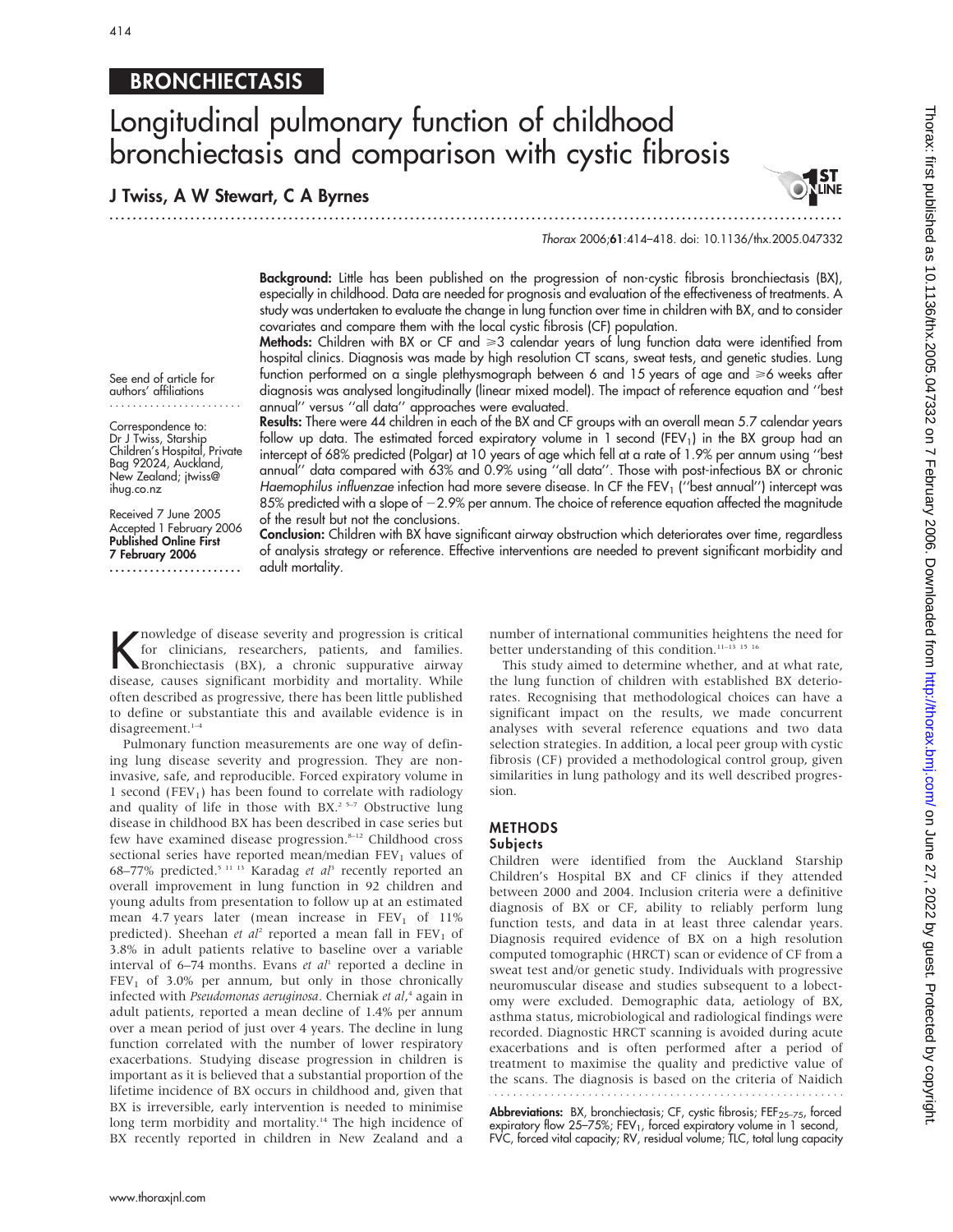et  $al^{17}$  and HRCT scans are scored using the modified Bhalla scoring system by a single paediatric radiologist (RM) with no clinical data.5 6 18 This score has been validated in adult and paediatric BX with values assigned to each lobe and the lingula as follows: bronchiectasis extent (0–3), bronchial wall dilatation (0–3) and thickness (0–3), presence of mucus in large  $(0-1)$  and small airways  $(0-1)$ , air trapping  $(0-4)$ , atelectasis (0–1), and consolidation (0–1) resulting in a worst possible score of 102.5 6 Post infectious aetiology required a history of significant pneumonia leading to hospital admission with oxygen requirement and/or ventilation. Chronic infection was defined as three or more positive growths within 1 year and more than 1 month apart. A diagnosis of asthma required both a physician diagnosis and an improvement in  $FEV<sub>1</sub>$  of at least 12% with bronchodilator relative to baseline.<sup>19</sup>

#### Pulmonary function

Studies performed in children aged 6–15 years and conducted >6 weeks after HRCT diagnosis were reviewed. These included  $FEV<sub>1</sub>$  (primary outcome measure), forced vital capacity (FVC), forced expiratory flow  $25-75\%$  (FEF<sub>25-75</sub>), FEV1/FVC ratio, total lung capacity (TLC), residual volume (RV), and RV/TLC. All studies were performed on a system 6200 Autobox DL Plethysmograph (Sensormedics Corporation, California, USA) by one of three paediatric respiratory technologists according to American Thoracic Society criteria.<sup>20</sup>

#### Statistical methods

Polgar (primary reference), Knudson, Asher, Quanjer, and Wang reference equations were used to produce percentage

|                                                                               | Bronchiectasis<br>$(n = 44)$                      | <b>Cystic fibrosis</b><br>$(n = 44)$   |
|-------------------------------------------------------------------------------|---------------------------------------------------|----------------------------------------|
| Spirometric studies (median per<br>individual)                                | 931 (15)                                          | 2066 (45)                              |
| Mean calendar years of data<br>Lung volume studies (median per<br>individual) | 4.7 years<br>368(7)                               | 6.7 years<br>621 (13)                  |
| Mean (range) age at testing<br>(all studies), years                           | $10.7(5-15)$                                      | $10.1(5-15)$                           |
| Sex: % female<br>Ethnicity, n (%)                                             | 57%                                               | 48%                                    |
| Maori<br>European<br>Pacific<br>Other                                         | 12 (27%)<br>7 (16%)<br>25 (57%)<br>$0(0\%)$       | 2(5%)<br>40 (91%)<br>$0(0\%)$<br>2(5%) |
| <b>BX</b> aetiology<br>Unknown                                                | 22 (50%)                                          |                                        |
| Post-infectious                                                               | 7 (16%): 6 due to adenovirus,<br>1 to B pertussis |                                        |
| Primary immunodeficiency                                                      | 6 (14%): 5 humoral, 1 combined<br>deficiencies    |                                        |
| "Post-oncology disease/Rx"                                                    | 2 lymphoma                                        | 6 (14%): 4 leukaemia (2 BMT),          |
| Other                                                                         | 3(7%)                                             |                                        |
| Asthma diagnosis                                                              | 17 (39%)                                          | $5(11\%)\pm$                           |
| $\beta_2$ agonist response $>12\%^{*19}$                                      | 21 (48%)                                          | 31 (70%)                               |
| Median (range) CT score                                                       | $24(4-65)$                                        |                                        |
| Laterality of disease                                                         | 89% bilateral                                     |                                        |
| Median diseased lobes                                                         | 4 (5%                                             |                                        |
| Chronic Haemophilus influenza<br>infection <sup>+</sup>                       | unilobular)<br>18 (41%)                           |                                        |
| Chronic Pseudomonas infection                                                 | $0(0\%)$                                          | 24 (55%)                               |
| Median age at diagnosis (initiation<br>of specific treatment)                 | 7.5 years                                         | 1 month                                |

`25 (59%) of those with CF were prescribed inhaled corticosteroids.

of predicted values.<sup>21-25</sup> "Best annual" analysis used each individual's best result for each calendar year. ''All data'' analysis used all available data. A random coefficients model was made where the intercept and age at observation are assessed as random effects. Fixed effect variables were sex, ethnicity, infecting organism, and aetiology. SAS PROC MIXED version 8.2 (SAS Institute Inc) was used to obtain estimates and perform hypothesis tests for the mixed models. A nominal level of  $p = 0.05$  was used to indicate statistical significance and 95% confidence intervals (CI) are provided. Gradients are expressed as change in absolute percent predicted.

The regional ethical committee determined that ethical approval was not required as the data collection was made retrospectively and anonymously by a regular clinician and was not additional to normally collected clinical data.

#### RESULTS

Two hundred and nine children were identified (147 with BX, 62 with CF) but 121 (103 with BX, 18 with CF) were excluded (45 for being too young or developmentally delayed for reliable lung function and 56 who had  $\leq$ 3 calendar years data in the age range too young  $(n = 18)$ , too old  $(n = 17)$ , too newly diagnosed  $(n = 9)$ , insufficient attendance  $(n = 10)$ , lobectomy  $(n = 1)$  or premature death  $(n = 1)$ ). Finally, two had spinal muscular atrophy or a non-diagnostic HRCT scan. Those who were excluded had been diagnosed more recently (mean difference 2.1 years) and at a younger age (mean difference 1.4 years) than those included in the analysis. They were younger (mean difference 3.5 years) and a greater proportion were male (58%). Their ethnicity and disease aetiology were similar. Those excluded with CF were too young to have any or sufficient data. This left 44 children in each group (table 1).

More than twice as many studies were available in the CF population reflecting longer and more frequent follow up. The mean age at lung function testing (BX 10.7 years, CF 10.1 years) and the proportion of girls (BX 57%, CF 48%) were similar, but those with BX had been diagnosed at a significantly older age (mean 7.6 years  $v$  1 month, p<0.0001), in part due to CF screening at birth. Most children with BX were of Pacific Peoples (57%) or Maori (27%) ethnicity while 91% of those with CF were NZ European. Half of those with BX had an identified cause with 16% attributed to past infection, 14% to primary immunodeficiency, and 14% were oncological disease sequelae (table 1).

Usual BX management included review by paediatric respiratory specialists 3–6 monthly, chest physiotherapy (percussion, active cycle of breathing or with positive end expiratory pressure devices) twice daily which was increased when unwell, and antibiotics only for exacerbations (oral or intravenous).<sup>16 26</sup> Those with primary immunodeficiency received 3–5 weekly intravenous immunoglobulins and were on regular oral antibiotics for chest, sinus, and ear disease. General health measures such as optimising the social setting and financial support, immunisations, and encouraging exercise are also promoted.

#### Lung function

The "best annual" strategy produced an estimated  $FEV<sub>1</sub>$  of 68% predicted Polgar (95% CI 63 to 72) at 10 years of age with a slope of  $-1.9\%$  (95% CI  $-0.9$  to  $-2.9$ ) per annum (table 2). FVC was abnormal (79%; 95% CI 74 to 83,  $p<0.0001$ ) but did not change with time ( $p = 0.19$ ). The  $FEF_{25-75}$  and  $FEV_1/FVC$  ratio both fell significantly with time  $(-2.6\%$  and  $-1.1\%$  respectively, both p $\leq 0.0001$ ). Assigned aetiology had a significant impact on the intercept ( $p = 0.02$ ) but not on the slope ( $p = 0.69$ ). Those with post-infectious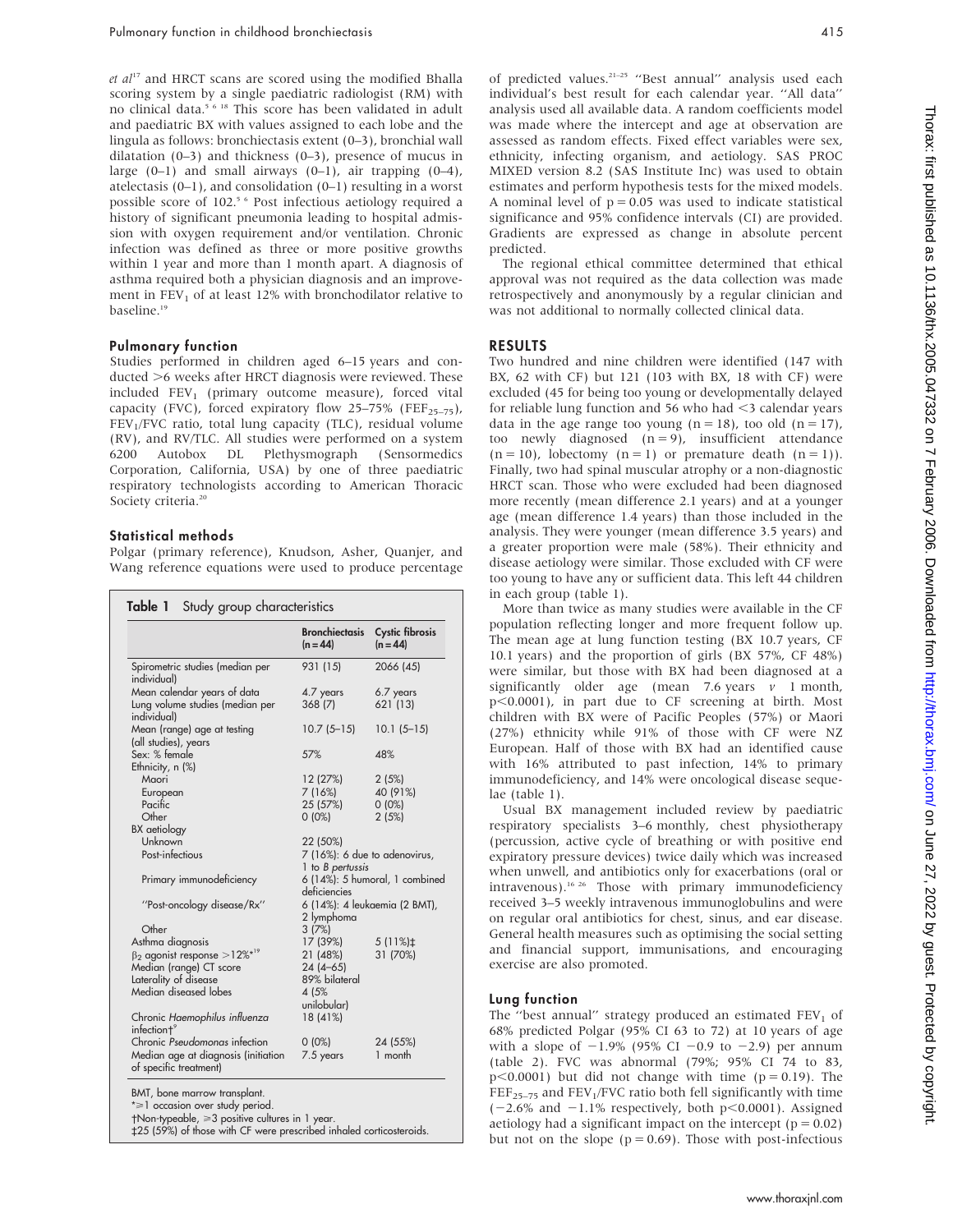|                             | <b>Strategy</b> | Intercept at age 10<br>$(95%$ CI) | Slope (95% CI)                |
|-----------------------------|-----------------|-----------------------------------|-------------------------------|
| FVC (% predicted)           | Best annual     | 79% (74 to 83)                    | $-0.7\%$ ( $-1.7$ to $+0.3$ ) |
|                             | All data        | 74% (70 to 78)                    | $-0.0\%$ ( $-1.0$ to $+1.0$ ) |
| $FEV1$ (% predicted)        | Best annual     | 68% (63 to 72)                    | $-1.9\%$ (-2.9 to -0.9)       |
|                             | All data        | 63% (58 to 68)                    | $-0.9\%$ (-1.6 to $-0.1$ )    |
| $FEF_{25-75}$ (% predicted) | Best annual     | $61\%$ (53 to 68)                 | $-2.6\%$ ( $-3.9$ to $-1.4$ ) |
|                             | All data        | 52% (45 to 59)                    | $-1.1\%$ (-2.1 to 0.0)        |
| FEV <sub>1</sub> /FVC ratio | Best annual     | 79% (76 to 82)                    | $-1.1\%$ (-1.5 to -0.7)       |
|                             | All data        | 76% (74 to 79)                    | $-0.9\%$ (-1.4 to $-0.3$ )    |

aetiology had the most severe disease and those with a postoncological aetiology were the least severe (intercept 51% and 74%, respectively, at age 10). Sex and ethnicity were not statistically significant determinants of disease severity or progression. Asthma predicted a slower decline  $(-2.7\%$  v  $-0.6\%$ , p = 0.05, table 3).

In the previous year those with BX had a mean lowest RV of 149% predicted and mean highest TLC of 109% predicted. Longitudinally, the RV/TLC ratio was raised but static at 0.35 (slope  $-0.001$ , p = 0.87). Compared with the lung volumes reported by Landau in 1974,<sup>10</sup> a greater proportion of our population had smaller lung volumes (TLC<80%: 8%  $v$  0% and VC $\leq$ 80%: 46% v 14%) and were hyperinflated (RV/ TLC $>0.3$ : 47%  $\nu$  31%).

#### Alternative lung function analyses

Using all available data, the estimated  $FEV<sub>1</sub>$  for BX was 63% predicted (95% CI 58 to 68) at 10 years age with a slope of  $-0.9\%$  (95% CI  $-0.1$  to  $-1.6$ ) per annum. Lung function parameters had lower intercepts and less rapid decline using this strategy. Nominal significance was not affected except for the difference in rate of decline with asthma which became non-significant ( $p = 0.08$ ).

The Knudson, Asher, Wang and Quanjer reference ranges all produced  $FEV<sub>1</sub>$  ("best annual" strategy) intercepts that were abnormal (76%, 72%, 78% and 74% respectively, all  $p$ <0.0001) and fell significantly with age (-1.9, -1.3, -1.7,  $-1.7$  respectively, all p $< 0.001$ ). Repeat analysis with these reference ranges affected the magnitude of sex and ethnicity estimates but not the nominal significance of the results.

#### Comparison with CF

Using best annual data, the FVC,  $FEV_1$  and  $FEF_{25-75\%}$ estimates in children with CF were 93% (95% CI 89 to 98), 85% (95% CI 80 to 89), and 79% (95% CI 82 to 91) predicted Polgar respectively at 10 years of age. The slopes were  $-1.7\%$ (95% CI -0.8 to -2.6), -2.9% (95% CI -2.0 to -3.8), and  $-2.5\%$  (95% CI  $-1.6$  to  $-3.4$ ) per annum, respectively. When all the data were included, the estimates had FVC,  $FEV<sub>1</sub>$  and FEF25–75% intercepts of 86% (95% CI 82 to 91), 77% (95% CI 73 to 81), and 68% (95% CI 61 to 76). The respective slopes were  $-1.6\%$  (95% CI  $-0.8$  to  $-2.4$ ),  $-2.5\%$  (95% CI  $-1.7$  to  $-3.4$ ), and  $-1.9\%$  (95% CI-1.1 to  $-2.7$ ) per annum. All intercepts were significantly higher in children with CF than in those with BX (all  $p<0.001$ ). The decline in lung function was more rapid in all estimates but was only significantly different in the "all data" analyses of FVC and  $FEV<sub>1</sub>$  (both  $p = 0.02$ , fig 1).

#### **DISCUSSION**

The children in our study with established childhood BX had significant airway obstruction that progressed over time as determined by pulmonary function testing. This is consistent with the current understanding of BX and emphasises the need for effective and early intervention strategies.

The pattern of pulmonary function in BX was similar to that seen in CF, characterised by intrathoracic airway obstruction of the medium to small airways and hyperinflation indicated by increased RV and reduced  $FEV<sub>1</sub>$  and  $FEF_{25-75}$ . The principal outcome was an  $FEV_1$  estimate of 68% or 63% predicted (Polgar) at 10 years age with a slope of  $-1.9\%$  or  $-0.9\%$  per annum depending on the strategy used (''best'' or ''all data'', respectively). Other measures of obstructive disease (FEF<sub>25-75</sub> and FEV<sub>1</sub>/FVC) were also reduced and progressively declined. Lung volume studies indicated that TLC was normal but RV and the RV/TLC ratio were increased. There was wide variability in individual

| Group                                                                   | $%$ predicted FEV <sub>1</sub> at<br>10 years intercept<br>Best annual (All data) |                              | $%$ predicted FEV <sub>1</sub> slope<br>Best annual (All data)                         |                            |
|-------------------------------------------------------------------------|-----------------------------------------------------------------------------------|------------------------------|----------------------------------------------------------------------------------------|----------------------------|
| Unknown<br>Post-infectious<br>Primary immunodeficiency<br>Post-oncology | 73% (68%)<br>51% (49%)<br>64% (58%)<br>74% (73%)                                  | $p = 0.02$<br>$(p<0.0001)^*$ | $-1.4\%$ (-0.7%)<br>$-0.8\%$ ( $-0.3\%$ )<br>$-2.8\%$ ( $-1.7\%$ )<br>$-2.4\%$ (+0.7%) | $p = 0.69$<br>$(p=0.18)^*$ |
| Female                                                                  | $71\%$ (65%) $\gamma$                                                             | $p = 0.18$                   | $-1.9\%$ (-0.6%)<br>-1.9% (-1.1%) }                                                    | $p = 0.96$                 |
| Male                                                                    | 63% (60%) $\sqrt{ }$                                                              | $(p=0.31)^{*}$               |                                                                                        | $(p=0.51)^*$               |
| Pacific ethnicity<br>Maori ethnicity<br>European ethnicity              | $69\%$ (65%) $\sim$<br>$63\%$ (59%) $\{$<br>68% (61%) -                           | $p = 0.60$<br>$(p=0.76)^*$   | $-0.9\%$ ( $-1.0\%$ )<br>$-2.2\%$ (-0.9%)<br>$-0.9\%$ ( $-0.0\%$ )                     | $p = 0.45$<br>$(p=0.70)^*$ |
| No chronic organism                                                     | $73\%$ (68%) $\gamma$                                                             | $p = 0.02$                   | $-2.2\%(-2.1)$                                                                         | $p = 0.41$                 |
| Chronic H influenzae                                                    | 60% (54%) $\sqrt{ }$                                                              | $(p=0.01)^*$                 | $-1.3\%$ (-0.6)                                                                        | $(p=0.41)^*$               |
| Asthma                                                                  | 63% (57%) $\sqrt{ }$                                                              | $p = 0.16$                   | $-0.6\%$ (-0.0)<br>-2.7% (-1.4)                                                        | $p = 0.05$                 |
| No asthma                                                               | $70\%$ (66%) $\hat{J}$                                                            | $(p=0.08)^*$                 |                                                                                        | $(p=0.08)^*$               |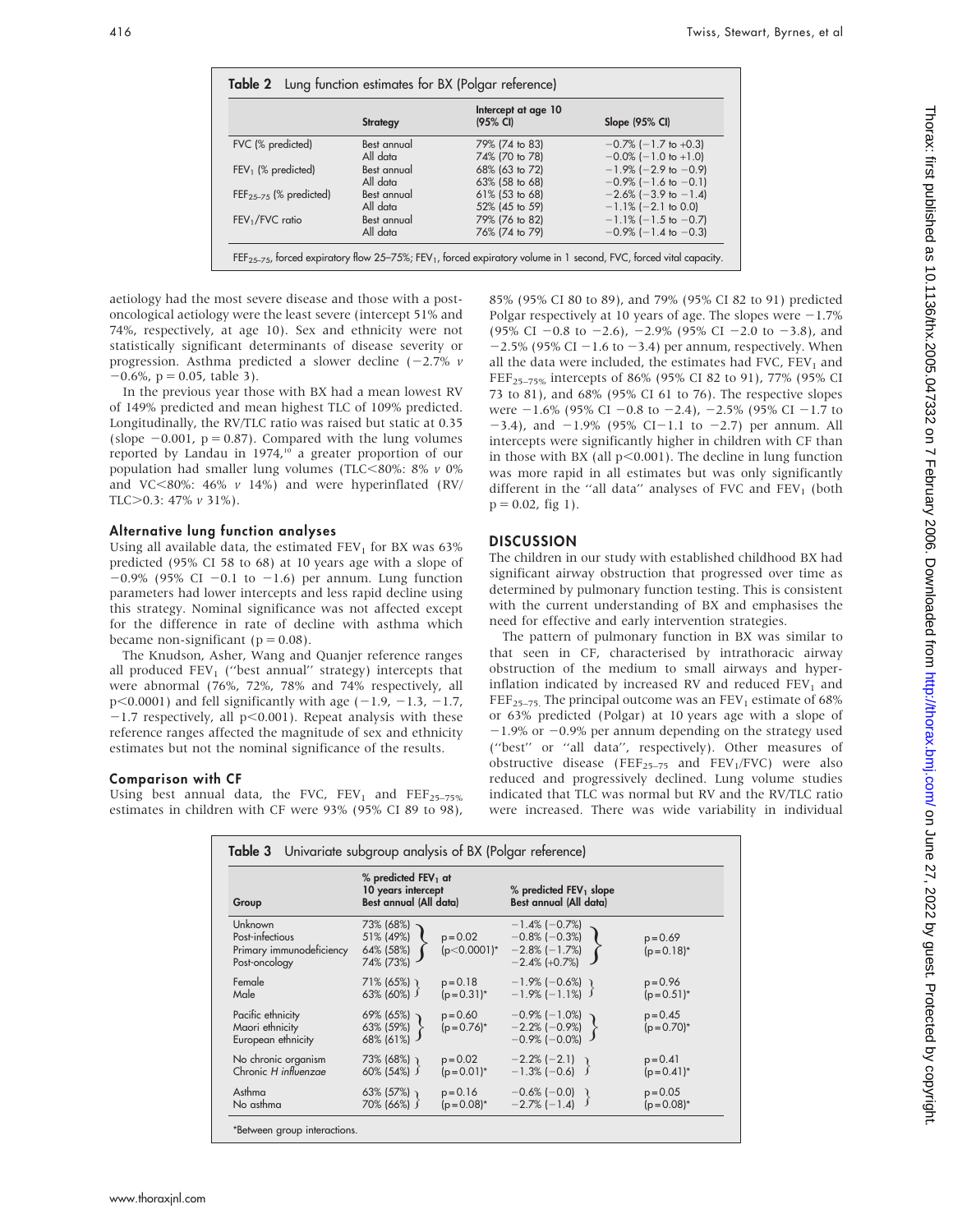

**Figure 1** Linear mixed model estimates for  $FEV<sub>1</sub>$  in children with bronchiectasis (BX, —) and cystic fibrosis (CF, ---) using the Polgar reference. The ''best annual'' strategy involves using only the highest FEV<sub>1</sub> for each calendar year while the "all data" strategy uses all available data.

disease severity and progression, and not all children with BX had abnormal or deteriorating lung function.

Our results are consistent with adult studies reporting lung function progression and early mortality in patients with established BX.<sup>1 2 27</sup> <sup>28</sup> In apparent contrast, Karadag et al recently compared lung function (Knudson) at presentation with follow up an estimated mean of 4.7 years later in a young Turkish population with BX and reported a significant improvement. <sup>3</sup> Their population was similar to ours in aetiology, age, sex, and principles of treatment but appeared to have milder more localised disease (unilobular: 46% v 5%; bilateral: 47% v 89%). A much higher proportion received inhaled corticosteroids for bronchodilator responsiveness (78% v 39%) and 23% had lobectomies for persistent/ recurrent symptoms. Differences in methodologies between studies make direct comparison difficult, particularly as our study specifically attempted to exclude the improvement seen following initial treatment by only studying lung function more than 6 weeks after HRCT diagnosis and by the inclusion of multiple data points. The contrasting improvement in the Turkish population was, however, substantial—part will be an initial response, part may be the result of population differences (less severe disease), and part may possibly be due to different management (such as higher inhaled corticosteroid use). Long term inhaled steroids or antibiotics have not (as yet) been found to improve lung function.<sup>29-31</sup> In our study individuals labelled with asthma and prescribed inhaled corticosteroids had a slower decline (borderline statistical significance) but poorer lung function at diagnosis. In addition to therapeutic trials, inter-regional comparison as has occurred in cystic fibrosis through registries—may offer significant insights into the impact of differing aetiologies, severity, and management practices.

Subgroup analyses in this study are limited by participant numbers but may generate hypotheses for future study. Ascribed BX aetiology had a significant influence on severity. Post-infectious BX had the worst pulmonary function and oncological sequelae disease the best. We did not detect significant differences in rates of decline between aetiologies although there was a consistent trend for those with primary immunodeficiency to decline faster. We speculate that those with post-infectious BX had an originally severe pulmonary insult with subsequent progression due solely to existing BX, while those with adaptive immunodeficiencies may have greater progression due to persistent underlying vulnerabilities. Chronic Haemophilus influenzae infection was a marker for more severe disease but we did not detect more rapid decline. Ethnic disparity exists in many BX populations

including our own with the highest incidence in Pacific peoples; however, we did not detect significant differences in severity or progression.<sup>9</sup> <sup>13</sup>

The CF group was included because of its well described progressive suppurative lung disease and as a methodological control. Estimates for the CF population showed a decline of 2–3% per annum consistent with other studies and reinforces the validity of our analysis strategy.<sup>32</sup> Compared with the BX population, those with CF had milder obstruction but lung function appeared to decline more rapidly (only statistically significant with ''all data'' analysis). Pulmonary function may be worse in those with BX due to a severe initial insult and/or delayed diagnosis. In a previous study of the same community Edwards et al<sup>9</sup> reported symptom onset at a median age of 1 year but HRCT diagnosis at a median of 8 years. Lack of appropriate early treatment may have contributed to the severity of the disease.

Pulmonary function is one measure of impairment and has been validated against radiology and quality of life.<sup>2 5-7</sup> However, comparing individuals or groups over time is complicated in childhood by lung growth, puberty, sex, ethnicity, and the statistical model used. Reference equations based on ''healthy'' populations have been developed to predict appropriate volumes and flow rates. As these use different data sources and statistical models, they may introduce artifacts that influence estimates. The choice of formula has been found to affect both intercept and slope significantly.<sup>33-35</sup> Infective exacerbations usually reflect a reversible deterioration and their inclusion may be inappropriate in determining progression. The use of each year's best result (''best annual'') is one strategy used to eliminate exacerbation data and may give a better estimate of disease progression. ''All data'' analysis includes more data (power) and may better reflect ''everyday'' lung function. There is no one ideal predictor equation or data selection technique for our data, so we made concurrent analyses with several formulae and two data selection strategies. Results that are consistent regardless of methodology are likely to be true findings. Polgar was the primary reference used because of its wide use nationally and internationally, including the Australasian CF registry and previous cross sectional case studies.<sup>9 10 13 24 36</sup> It is, however, based on a compilation of models from five different studies with relatively few individuals and takes no account of age, ethnicity or sex for FEV<sub>1</sub>. The Asher reference is based on an Auckland population  $(<14$  years of age only) and attempts to account for ethnicity and sex.<sup>25</sup> It is closest to meeting ATS recommendations for reference choice but is only used in our centre and does not cover the entire age range.19 The Knudson formula has wide use in the US, including the CF Foundation.22 Quanjer (Western Europe) and Wang (US Six Cities Study) are based on large populations and specifically attempt to account for puberty.<sup>21</sup> <sup>23</sup> Intercept and slope did vary according to the equation used, but our conclusions are robust to choice of formula. This remained true when analysing the influence of ethnicity and sex. The best annual strategy produced estimates with higher intercepts and more rapid deterioration as has been found in CF studies.<sup>32</sup> This did not affect our conclusions except that the difference in rate of decline in  $FEV<sub>1</sub>$  between BX and CF was only found to be statistically significant in the ''all data'' analysis.

Longitudinal pulmonary function typically has characteristics which cause problems with traditional statistical methods, including missing and irregularly timed data, informative censoring due to deaths, discharges, and transfers, and correlation between repeated measures, perhaps explaining the more frequent use of cross sectional strategies.<sup>37</sup> Mixed model analysis overcomes these problems, is particularly suited for analysing continuous correlated